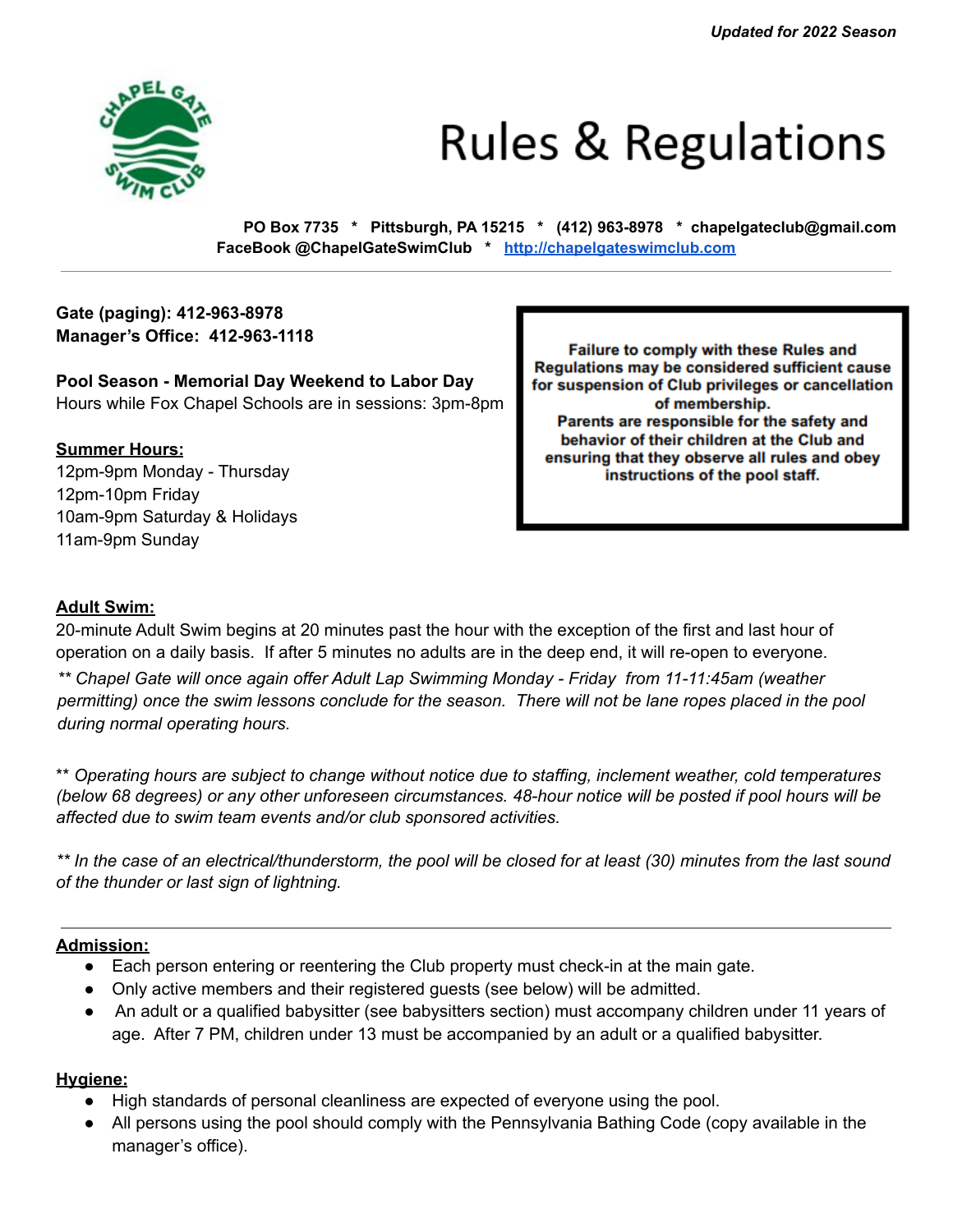- Persons wearing a bandage or having a communicable illness skin disease or sore, fungus infection, eye, nose or throat infection shall not be permitted in the pool.
- Expectorating and nose blowing are prohibited in the pool.
- Only swimming type diapers are allowed in any of the pools. They are available for purchase at the front gate. **All changing** ( including diapers) may only be done in the locker rooms. Pets are not permitted on the premises at any time during the Pool Season.

## **General Conduct:**

- Verbal and/or physical abuse towards members, guests or staff will not be tolerated and may result in suspension and/or expulsion from Chapel Gate Swimming Club.
- There is NO GLASS PERMITTED on the premises. This includes cook/bake ware and glassware.
- Gum chewing and portable grills are prohibited within the fenced pool area.
- Smoking/Vaping is prohibited inside the fences and within 100 feet of any gate.
- Intoxicants are prohibited on Club grounds, except at specified Board-sponsored events.
- All trash must be disposed of properly in receptacles provided.
- Members are responsible for clearing and cleaning the tables and grounds after eating. This will help reduce the infestation by insects or bugs. Lifeguards and snack bar personnel ARE NOT expected to clean up after members.
- Only members in good standing may compete on the swim team and sign up for swim or tennis lessons.
- The Club will not be responsible for loss or damage to personal property.
- All personal injuries must be reported to the pool staff.
- **No member may reprimand or discipline any employee of Chapel Gate Swim Club**. If you need to discuss a situation, which has occurred at the pool, please speak to either the manager on duty or the president of the club.

#### **Behavior in pool and on concrete decks**

- No one is permitted in the pool unless a lifeguard is on duty.
- Use of floatation devices, masks, hoops, flippers and toys are at the discretion of the pool staff.
- Pushing, running and dunking are prohibited.
- Ball throwing and other games are allowed at the discretion of the pool staff.

#### **Wading Pool & Playground**

- **● Children in the wading pool must be accompanied by and closely monitored by a responsible adult or babysitter.**
- Children over 5 years of age are not permitted in the wading pool.
- If a lifeguard is not available to monitor the wading pool, a sign will be posted indicating the pool is closed.
- **Children using the playground are not under the supervision of the lifeguards and are solely the responsibility of their parents or babysitter.**

#### **Diving board/diving well**

- Persons using the deep section of the pool/diving well must have passed for a lifeguard the following tests: **1) Swim 50 feet and then 2) Tread water/stay afloat in one position for 2 minutes.**
- Only one person at a time is permitted on the diving board.
- One bounce on a board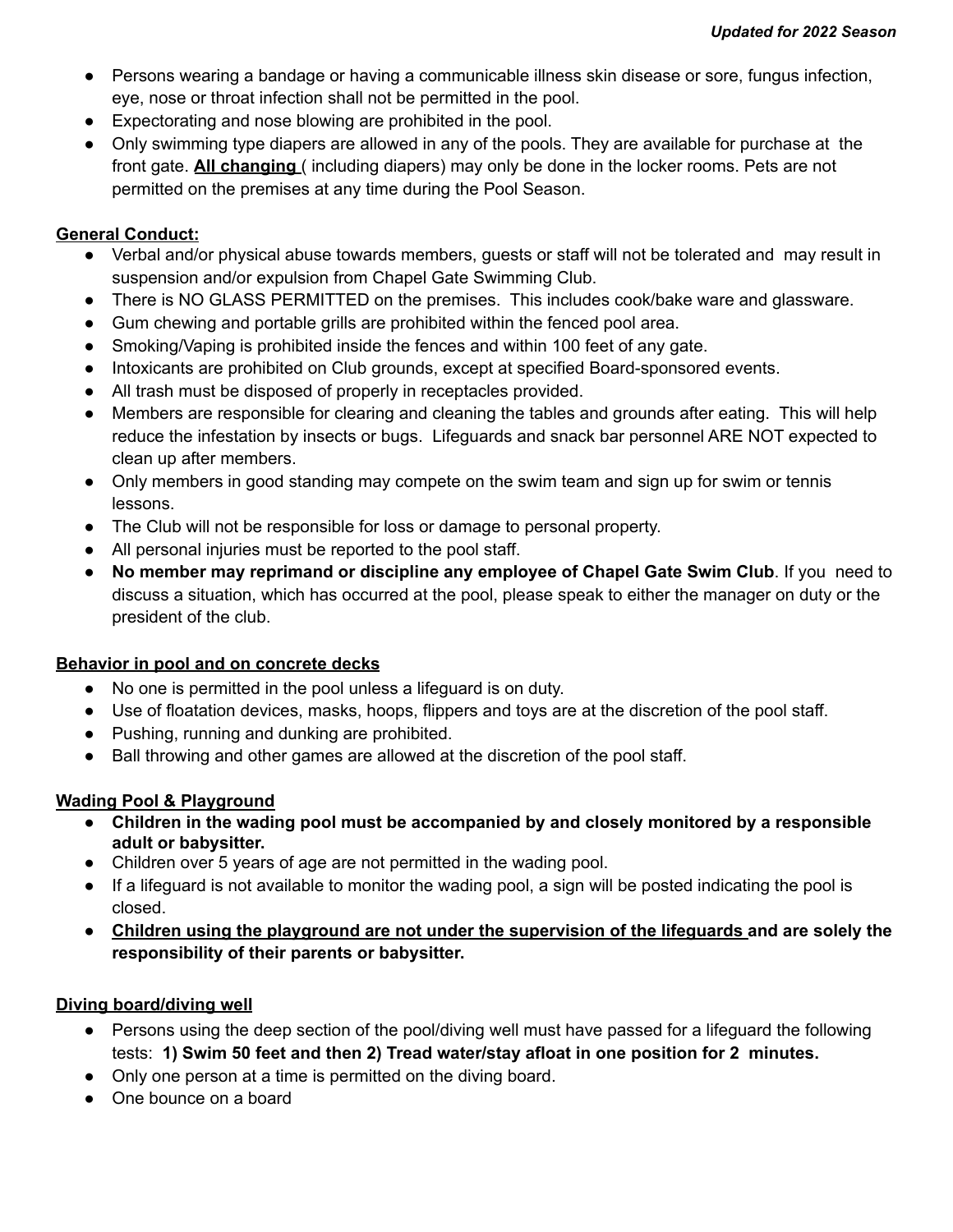## **Tennis and Paddle Tennis:**

- All Players must check in at the gate when the pool is open; non-members must be accompanied by a member and pay the \$10.00 (or \$5.00 after 5 PM) guest fee upon check-in.
- A maximum of 4 persons may be on any tennis or paddle tennis court at one time, except during lessons.
- Members may reserve court time at the front gate or through the member management system
- Proper tennis attire required: Tennis shoes, shirt and shorts or swim shorts for men, tennis outfit or shirt and shorts for women
- No food or drinks with the exception of water or sports drinks are permitted on the tennis courts.
- Court activities limited to tennis, tennis clinics and private tennis lessons.
- Reservations will be canceled if the players are not at the court within 15 minutes of reservation.
- Court time limited to 1 hour singles and 1 1/2 hour doubles if others are waiting to play.
- League play, clinics and private lessons take priority and times are scheduled 24 hours in advance.
- Please keep the tennis courts and surrounding areas clean. Dispose of all trash.
- All Club Rules are applicable to the tennis courts and pool area.
- The outside gate shall be locked, at the Manager's discretion, during pool operating hours. After pool hours, the outside gate shall be locked when the last players leave each evening.
- Contact the Manager on duty if there is a court time issue.

#### **Guests:**

- Members must check in and accompany all guests, and are responsible for their conduct.
- A non-member may be a guest at Chapel Gate ONLY twice a month regardless of hosting member
- Guest fees are \$10/person per day or \$5/person after 5pm. Guest under 2 years of age are admitted free
- All members must receive approval from the manager prior to entering more than one family or 4 guests on the same day.
- Guests of a member may use all club facilities but must comply with club rules at all times.
- Non-members who have not paid a guest fee are subject to immediate removal, except as provided by the rules for babysitters and for special events voted upon by Board of Directors
- Members are entitled to 36 guest privileges per swimming season [maximum of 12 privileges per month (memorial day-6/30, 7/1-7/31, 8/1-labor day)]

#### **HouseGuests:**

- Members must register their house-guests by submitting a Houseguest Registration form (https://form.jotform.com/chapel\_gate/22Houseguest) and paying the appropriate fees: \$40.00 per person per week, or for families, \$40.00 for the first member of a family and \$20.00 for each additional member.
- Houseguest privileges are limited to four weeks, 5 visits per person per week.
- Members must check in and accompany all quests on each visit, and are responsible for their conduct.

## **Babysitter:**

- Babysitters must be at least 13 years old.
- A family may register up to two non-member babysitters for the season at a cost of \$50 per sitter. They are permitted an unlimited number of visits to the Club WITH the children.
- Non-member babysitters may not bring guests of the employing family or their own children to the pool on their visit.
- Babysitter Registration along with payment is done through your Esoft account.
- The Babysitter can come in the absence of the parent with the children, but the total number of babysitters can not exceed the number of children.
- The babysitter may join a parent as long as they follow the number of children to the number of adults rule. If the total number of member adults and non-member babysitters in the party exceeds the number of children, the babysitters are considered guests at that point. All guest rules apply